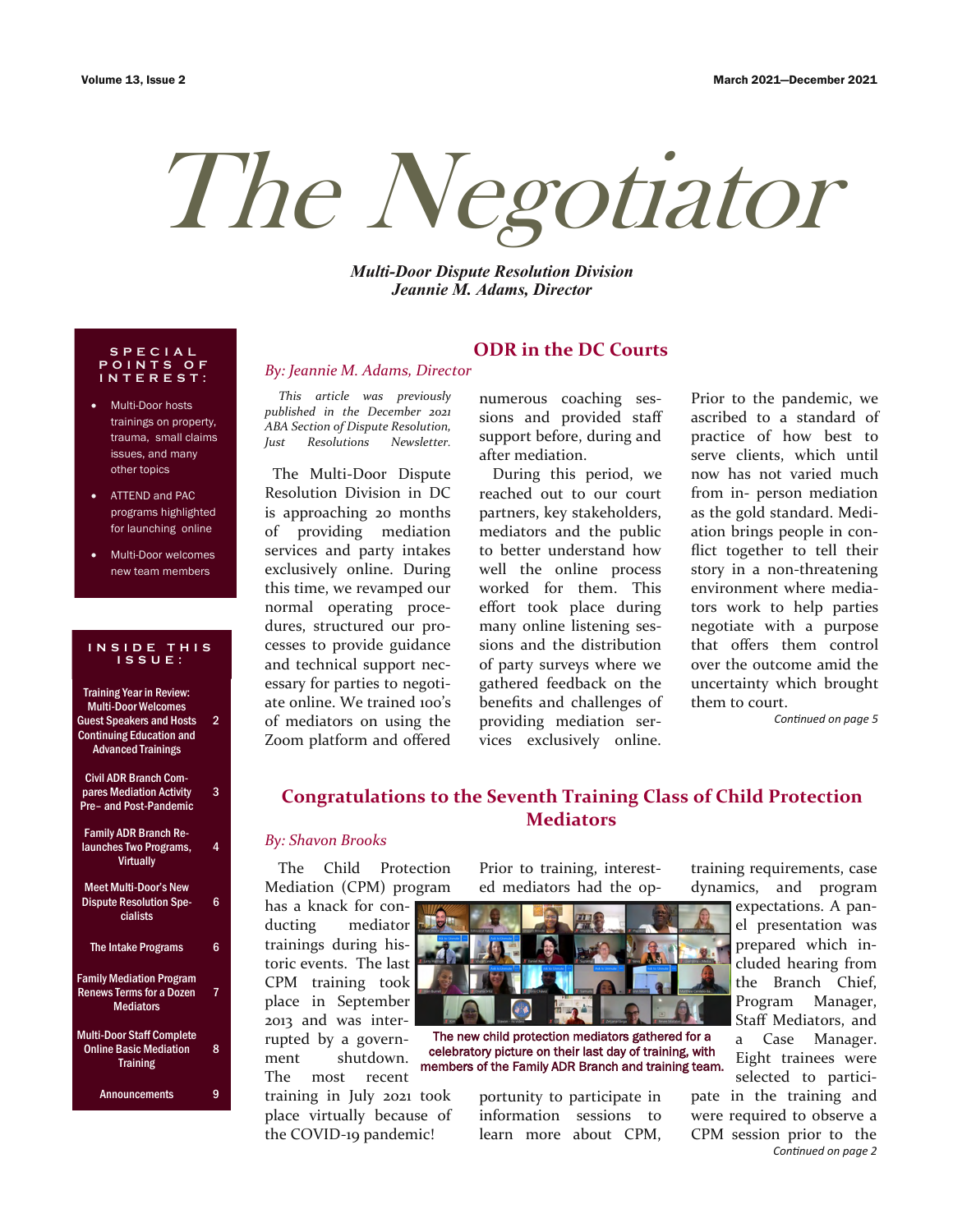# **Training Year in Review: Multi-Door Welcomes Guest Speakers and Hosts Continuing Education and Advanced Trainings**

### *Contributors: Liz Carrillo and Emmett Ward*

This year, Multi-Door offered numerous continuing education opportunities for mediators, including sessions on ethics, understanding impasse for both civil and family mediators, as well as guest speakers on a variety of specialty subjects. In May, Toby Guerin, Clinical Instructor and Co-Director of the Center for Dispute Resolution at the University of Maryland Francis King Carey School of Law, invited mediators to reflect on their growth as mediators in a session on *Exploring our Past, Present and Future Mediator Selves*. Benjamin Wiseman, Director of the Office of the Attorney General's Consumer Protection Division, provided useful updates and insights to the Small Claims mediators on debt collection, non-collectible income, and various consumer protection issues.

In July, Landlord and Tenant mediators welcomed guest speaker Richard Livingstone, Deputy Chief of Staff and Communications Director for the District of Columbia Department of Housing and Community Development, to discuss the intricacies of Stay DC. This financial assistance program is for D.C. renters and housing providers looking for support to cover housing and utility expenses and offset the loss of income. Mediators in these sessions spent time reflect-

ing on the information they had learned and discussed in small groups how it could apply in mediation. In August, Bridgette Stumpf,

The freshly trained property mediators posed for a picture with some of the presenters. Executive Director of Network for Victim Recovery D.C., provided mediators an introduction to Trauma Informed Response. Mediators learned how trauma can affect participants and how they show up for mediation.

In mid-October, David Larson, Professor of Law at the Mitchell Hamline School of Law and Chair of the American Bar Association Section of Dispute Resolution, and Alan Wiener, Co-Chair of the American Bar Association ODR Standards Task Force, joined the District of Columbia Court of Appeals Appellate Mediation Program and Multi-Door for a special panel event on *"ODR in the Courts – Ethical Challenges and Initiatives"* for Mediation Week. Presenters discussed the ethical issues encountered when mediating online and the work of the American Bar Association Section on Dispute Resolution's ODR Standards Committee.

In late October, the division trained a small group of mediators to handle family cases involving property, pensions, and other complex issues. The two-day training included presentations on marital property, retirement and the division of assets, and debts for divorcing couples. Trainees also had an opportunity *Continued on page 8*



# *Child Protection Mediation Training continued from page 1*

July 21<sup>st</sup> – July 23<sup>rd</sup> training dates. Training consisted of:

- Mediation skills refresher
- Explanation of the child welfare system
- Panelists from Counsel for Child Abuse and Neglect (CCAN) bar, Office of the Attorney General and Child and Family Services Agency (CFSA). Panelists explained their role in the overall process and their approach to mediation
- Several role-plays

A major highlight of the CPM training was a special guest who joined us on the last day of training. The Honorable Tara Fentress, who has dedicated nearly 30 years to serving children and families in the District of Columbia. She expressed her deep appreciation for the work being done by our mediators and entire Family ADR Branch. She noted that we are all, "co-laborers in the same vineyard." Magistrate Judge Fentress stated that, "life is all about using our gifts to benefit others." Thank you to Magistrate Judge Fentress for taking time from your busy schedule to thank and encourage us for the work being done!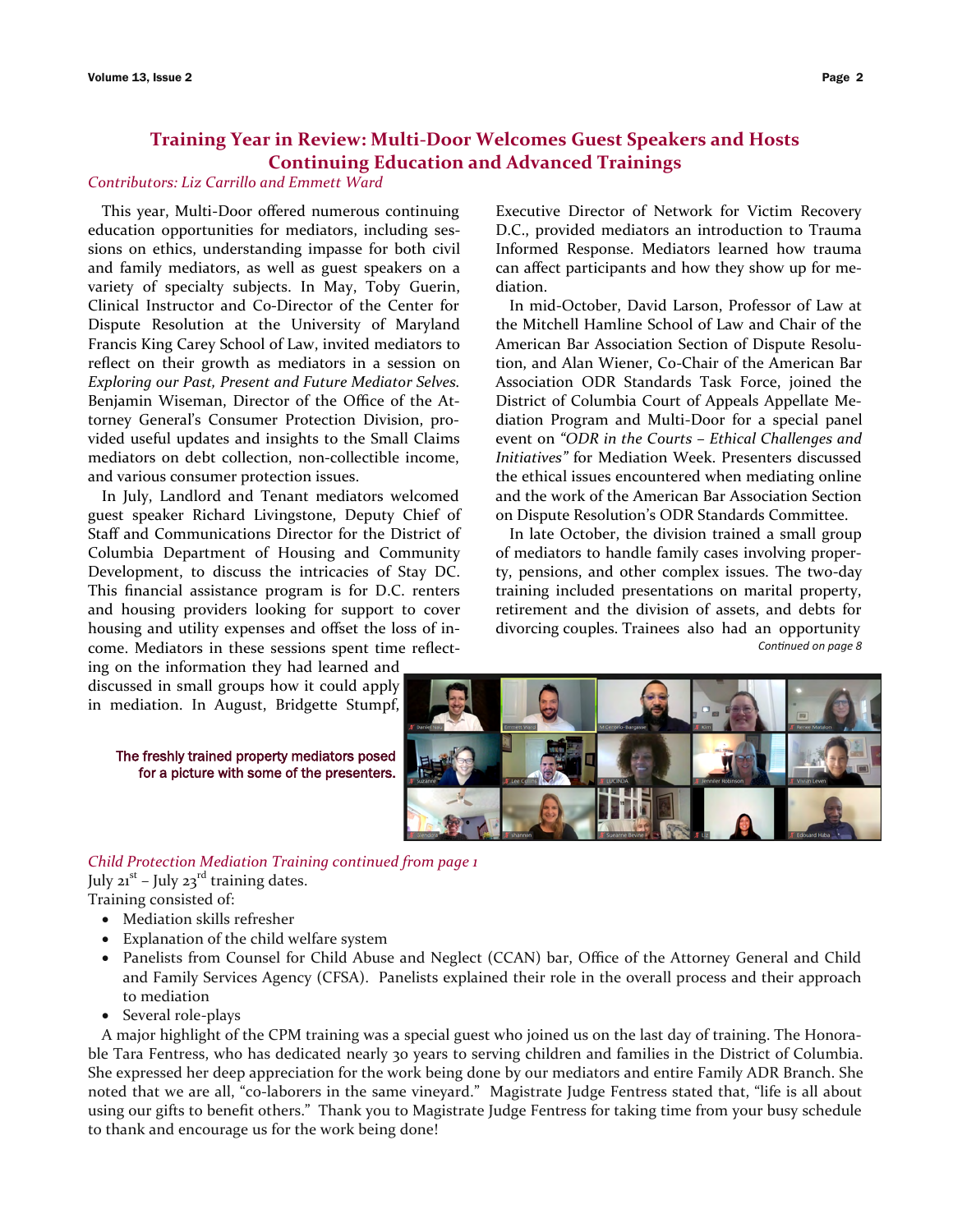# **Civil ADR Branch Compares Mediation Activity Pre- and Post-Pandemic**

*By: Robert Hosea*

| Program  | <b>Settlement</b><br><b>Rate</b> in | <b>Settlement</b><br><b>Rate</b> in |
|----------|-------------------------------------|-------------------------------------|
|          | 2019                                | 2021                                |
| Civil    | 33%                                 | 36%                                 |
| Landlord | 66%                                 | 51%                                 |
| & Tenant |                                     |                                     |
| Smalls   | 58%                                 | 42%                                 |
| Claims   |                                     |                                     |

Table 1. Comparison of settlement rates for the Civil, Landlord & Tenant, and Small Claims programs for the years 2019 and 2021

 This past year, the Civil ADR Branch staff and mediators remained busy as we continued to work and mediate remotely. For the branch staff, remote mediation has required additional work on their part. Staff must acquire email addresses for all parties so that mediation information, the Zoom link, and the Agreement to Remote Mediate can be provided to the parties participating in mediation. Additionally, a signed Agreement to Remote Mediate must be secured prior to the day of mediation. For mediators, remote mediation has required them to become adept at using remote mediation technology and at problem solving technical issues that can arise when working with parties who may have limited technology experience.

> As shown in Figure 1, the Civil Mediation Program has seen both an increase in scheduled and held mediations along with a 3% increase in the settlement rate (see Table 1) compared to 2019. In reviewing this activity, it is important to note that while the court has implemented remote trials over the past year, trials are not occurring as often as prior to the pandemic, affording parties the opportunity to focus on the benefits of settlement during mediation. This is borne out by the increase in mediations that are held and continued for further

 The following is a comparison of the mediation activity that occurred in 2019 (pre-pandemic, in-person mediations) to this past year, 2021 (post-pandemic, remote mediations).







The number of scheduled mediations for the Landlord & Tenant (L&T) and Small Claims Mediation Programs continued to be significantly impacted by the moratorium on filing of claims for L&T rent non-payment and Small Claims debt collection. As depicted in Figure 2 and Figure 3, the court is currently scheduling approximately 25- 30% the number of mediations sched-



uled pre-pandemic. This will change in 2022 with the expiration of the moratorium. (The moratorium expired on October 12, 2021.) Table 1 also shows a drop in the current settlement rates for both programs. This too is a result of the moratorium on both case types noted above. Historically, these two case types have a higher settlement rate than other case types mediated in these programs. We anticipate that with the expiration of the moratorium and as scheduling begins for these case types for mediation, the higher settlement rate for these case types will drive the overall settlement of these programs to higher settlement rates than those for prepandemic cases.

Overall, we continue to be very satisfied with our remote mediation operations. We continue to receive positive feedback from mediation participants and mediators, indicating their satisfaction with the many benefits being derived from remote mediation. For that, we thank our staff and mediators for their hard work and perseverance in making our remote mediation programs successful.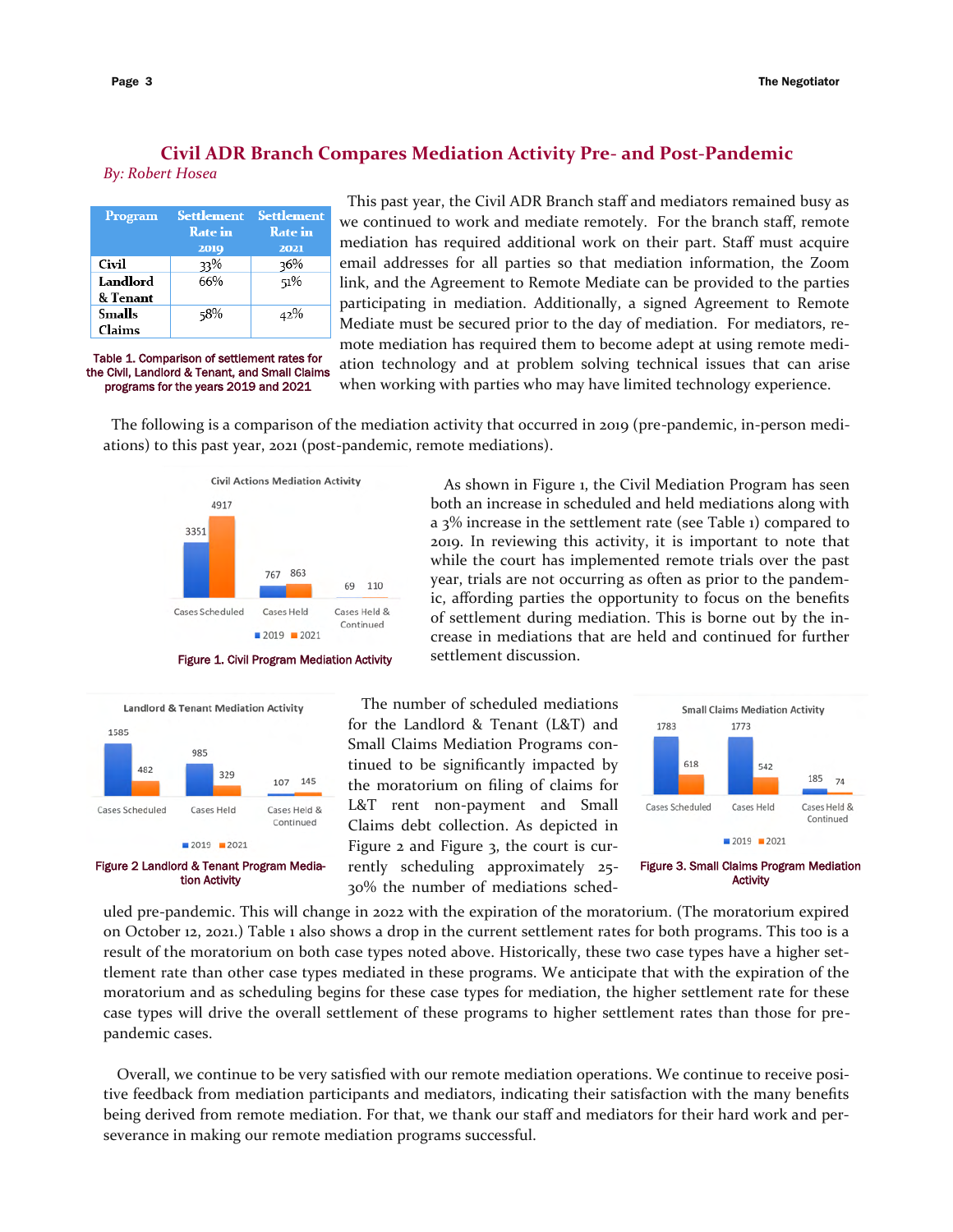# **Family ADR Branch Relaunches Two Programs, Virtually**

### *By: Shavon Brooks*

Multi-Door's Family ADR Branch excitedly relaunched two of its programs: Addressing Truancy Through Engagement and Negotiated Dialogue (ATTEND) and Program for Agreement and Cooperation in Contested Custody Cases (PAC).

### **ATTEND**

After a year-long hiatus during the COVID-19 pandemic, ATTEND was relaunched in May 2021 and Multi-Door began conducting remote mediation sessions. ATTEND is the newest Multi-Door mediation program established in 2018. The program is a partnership between DC Superior Court and the Office of the Attorney General (OAG) to better serve the needs of parents who are subject to prosecution for failing to send their children to school. The program mediates cases between parents and the school in a neutral environment and links the parents through the Mayor's Services Liaison Office (MSLO) to appropriate community-based services in lieu of prosecution.

The OAG coordinates with the parent and school representatives to secure a date and a signed Agreement to Mediate. The Family Branch Assistant Case Manager assigns mediators, creates Zoom links, and prefills mediation documents for four mediation sessions each Friday. On the day of mediation, the mediator meets with the parent(s) and school counselor to facilitate a conversation about barriers for school attendance and how to mitigate them. Barriers can range from a variety of issues including, but not limited to: lack of transportation, adequate housing, school bullying, and mental/emotional/physical incapacitation.

The ATTEND program took its summer break for the month of August and the first mediations in the 2021-2022 school year were held on Friday, September 17<sup>th</sup>!

### **PAC**

PAC held its last in person seminar in February 2020. PAC is a one-time co-parenting educational seminar that is offered two Saturdays per month. Each seminar lasts 2.5 hours and is facilitated by two clinicians, program staff, and an administrative support person.

With the uncertainty of when in-person operations would resume, the PAC program was on hiatus until April 2021. Prior to the PAC program returning virtually, parenting programs across the country were researched to determine how to best move forward. In the remote setting, one major change is that we would forego the children's seminar, which is normally conducted simultaneous with the adult seminar. The first ever Multi-Door remote PAC seminar was held on April 24, 2021.

 Upon referral, parties have a streamlined process to complete their PAC requirement. Step 1: Complete the intake form; Step

2: Select PAC date; Step 3: Attend PAC seminar; Step 4: Complete survey; and Step 5: Receive the Certificate of Completion.

During the seminar, participants learn:

- The impact of conflict on children
- Effective communication skills
- How to transition their relationship to a more businesslike relationship
- How to communicate the family's changing dynamics to their children in an age appropriate way
- How to recognize when professional help is needed
- The benefits of mediation
- What to expect during the intake and mediation process

Since April 2021, 146 cases have been referred to PAC and 137 parents have completed the seminar. In a June seminar, a mother said, "I am going to thank my judge for sending me to this class." In a July seminar, a father remarked that the class made him realize that he needed to "take his child's mother's feelings into consideration."

The PAC team was asked to share a quote, their wishes for the families we serve, or a life motto. Here is what they shared: *Continued on page 5*

The complete the m I AM GOING TO THANK MY JUDGE FOR SENDING ME TO THIS CLASS," —A MOTHER DESCRIBING HER EXPERIENCE AT A JUNE PARENTING **SEMINAR**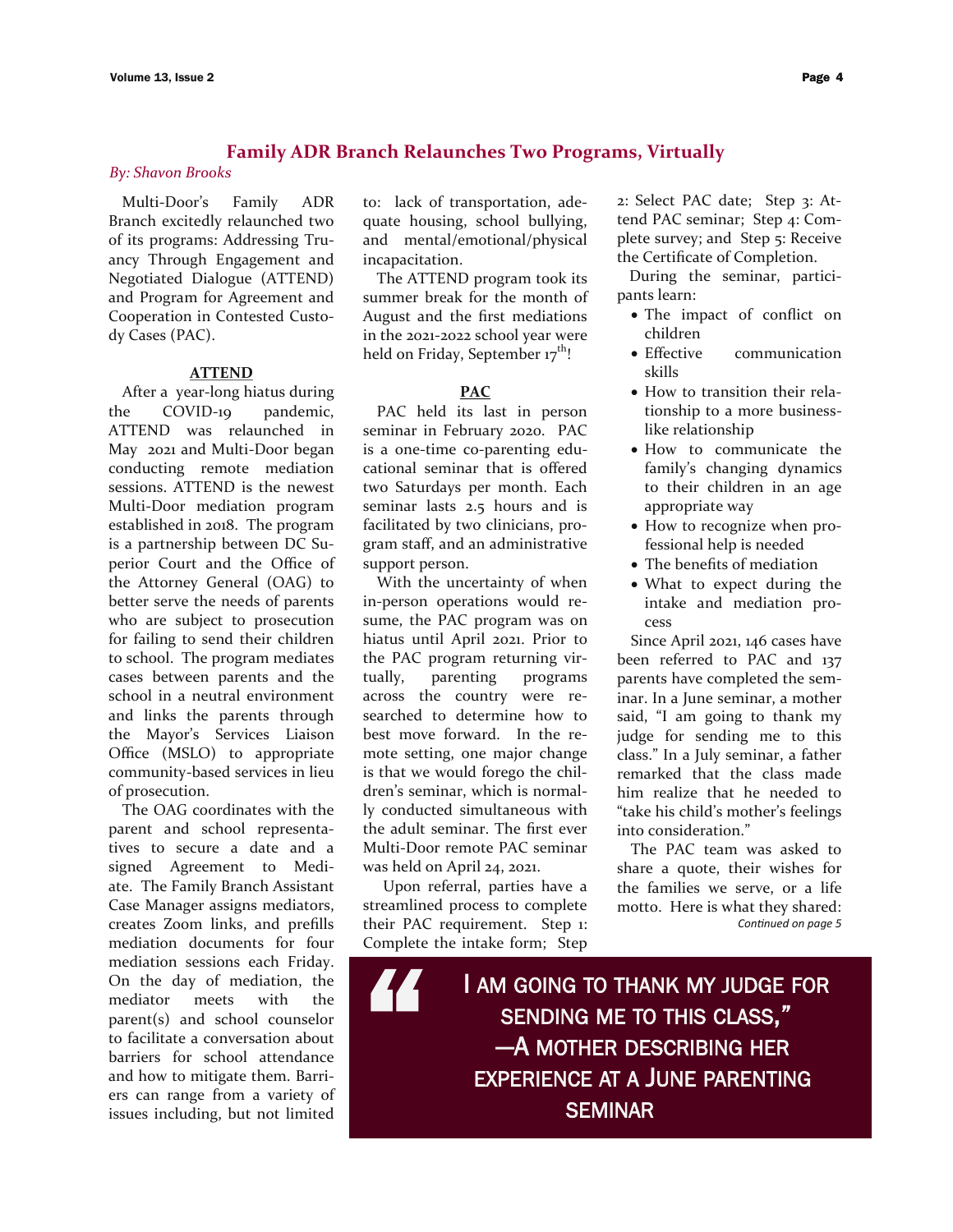### *PAC Relaunch, continued from page 4*



### *ODR in the Courts, continued from page 1*

The question ahead for us is how do we practice mediation when pandemic concerns lessen? Do we go back to business as usual, or do we continue to provide access to mediation online as a first course of action? In the past 20 months, along with providing access to justice, we attempted to answer questions of not only what process best serves our community, but how would they participate in it given our changing circumstances. What struck me is how familiar the benefits of mediation sounded that were as relevant today for different reasons as they were more than 30 years ago when I first entered the field. In the early days of promoting mediation to legal professionals and the judiciary, we cited all the reasons not to litigate; uncertain outcomes, financial costs in terms of legal fees, reduce time away from work, etc. Does this sound familiar? In the early days of promoting mediation as an alternative to litigation, we emphasized these benefits to persuade the legal community and the people they represent that this is a better alternative. Save those cases for

trial that truly need it! For all the same reasons and more, providing access to mediation is as important when it is not safe to meet in person. When we ask attorneys, mediators, and clients we hear the same reasons for using online mediation as we did when we promoted it many years ago. Where do we go from here?

As a division that is devoted to the practice of mediation and has operated for more than 35 years, we are building a new road map to the future for our community that recognizes that the court need not be a place to go to, but a service that we provide to the community that provides access to justice and best serves their needs. I think ODR is here to stay for all the reasons stated, however, it should not exclude mediating inperson for those cases that request it. We realized during this time, that we have the ability and the technology to provide access to mediation that meets the needs of the parties wherever they reside and whatever the circumstances.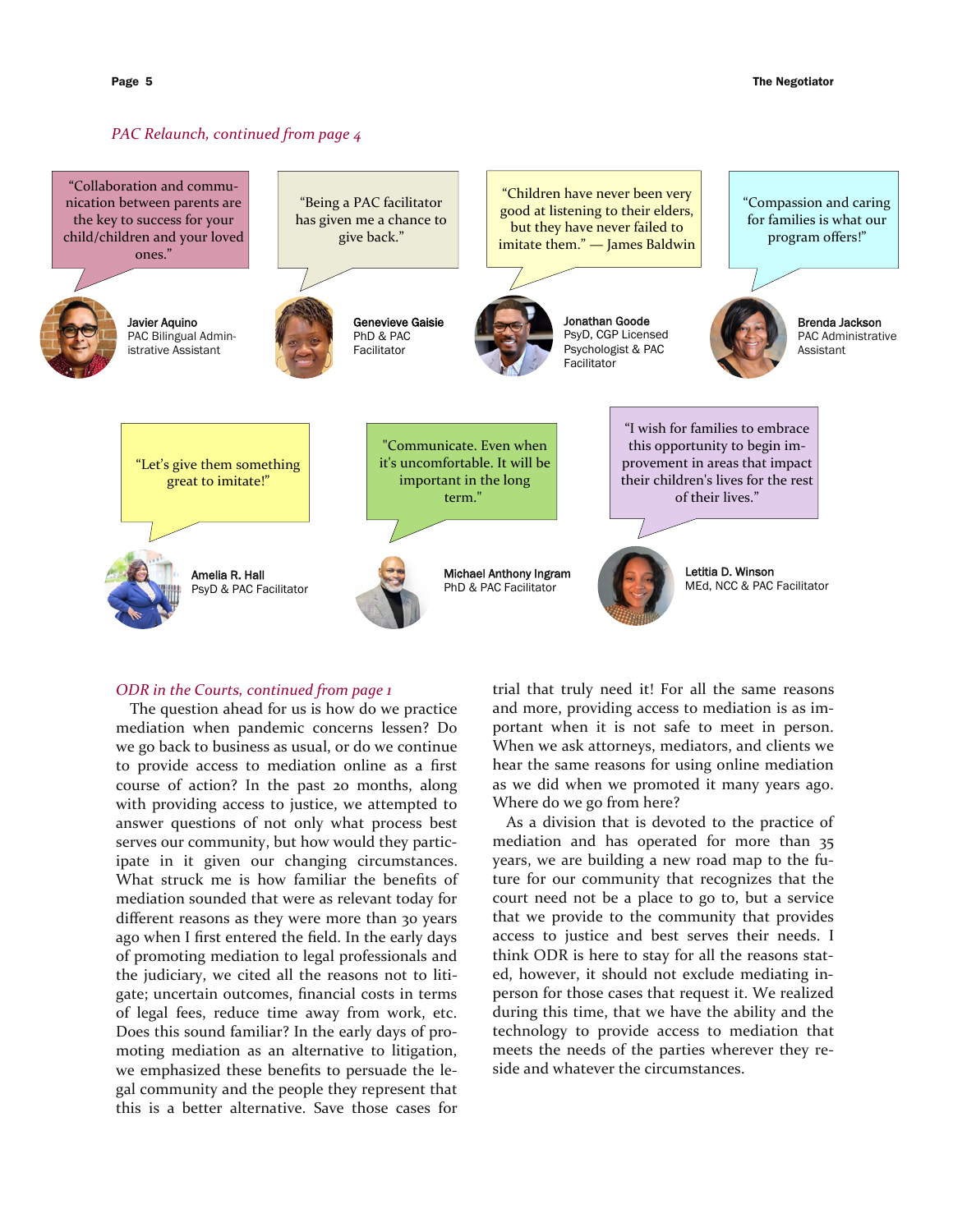# **Meet Multi-Door's New Dispute Resolution Specialists**

*Contributors: Abby Stavitsky and Crismeily Maloney*



one who holds her leash!"

### *Joined Multi-Door:* January 2021

*Background:* Abby was an Assistant United States Attorney for 25 years, prosecuting criminal cases in both the DC Superior Court and District Court. Her last assignment was in the Sex Offense and Domestic Violence section. In April 2015, she became the Director of Training in the Civil Division at main Justice. She retired in April 2019 and launched a Courthouse Dog Program at the DC **"[Pepper] is a rock star in the** Superior Court. Pepper, Abby's  $4\frac{1}{2}$  year-old courthouse, I am merely the black Labrador, is trained as a service dog, but Abby utilizes her to assist anyone in need of

emotional support and comfort. Abby and Pepper work primarily in Hope Court but also visit courtrooms in the family, juvenile, and criminal divisions. Sometimes, they just walk up and down the hallways so Pepper can bring smiles to visitors and personnel. "She is a rock star in the courthouse, I am merely the one who holds her leash!" Abby says.

*What drew you to Multi-Door?* Abby shares, "Pepper and I spent the pandemic together. As much as I love her and as smart as she is, my ability to hold an intelligent adult conversation started to dwindle. When I did see or speak to family and friends, they pointed out that my speech sounded more like commands (sit, stay, leave it). Of course, I'm joking, but I did need more intellectual stimulation. I knew very little about Multi-Door when I saw the vacancy announcement because I had practiced solely in the Criminal Division. When I read the description, I immediately realized that this would be a perfect postretirement position for me because I had the experience and skill set to listen carefully, gather the important information in a fair/neutral/ impartial way, hold my judgment, and handle emotional temperaments that flare because of the sensitive nature of these cases."



Crismeily Maloney

"I enjoy working with and providing access to those individuals with language barriers"

### *Joined Multi-Door:* January 2021

*Background:* Crismeily is currently pursuing her bachelor's degree in Social Work. She obtained an associate's degree in Art Sciences from Trinity Washington University. For over 6 years, she has worked in social services in different capacities. While working at My Sister's Place, she served as the Bilingual Admission and Program Manager. Crismeily is fluent in Spanish.

*What drew you to Multi-Door?* "The opportunity to serve as a Bilingual Dispute Resolution Specialist. I enjoy working with and providing access to those individuals with language barriers,"

### states Crismeily.

*What has been your favorite or most surprising thing about* 

*Multi-Door?* She loves how supportive the Multi-Door team has been with her, even during this remote setting.

*What is a fun or little known fact about you?* She is originally from Dominican Republic and enjoys salsa dancing!

*DRS profiles continued on page 9*

# **The Intake Programs** *By: Zeljana Varga*

All Multi-Door family mediations start at the mediation intake interview. The intake is a one-on-one conversation with a Dispute Resolution Specialist (DRS) in which parties complete a questionnaire, contact information is confirmed, and the goals of each party are determined. The purpose of intake is to get a glimpse into the needs of each family and determine the best way forward through the mediation process.

Currently, there are eight DRSs: Karen Powell, Jeff Young, Leticia Smith, Crismeily Maloney, Abby Stavitsky, Sherri Lawson, Brittany Harris, and Sandra Montenegro. Crismeily and Sandra are our bilingual DRSs, providing services to Spanish speaking customers. This team works endlessly to answer questions, provide resources, schedule and conduct intakes, and continuously move each family one step closer to reaching an agreement.

Historically, intakes have been conducted on-site at two DC locations: 410 E Street, NW and 500 Indiana Avenue, NW. Due to COVID-19, intakes have been conducted telephonically since March 2020.

Running parallel to our family intake program, is our Community Intake and Referral Program (CIRP). CIRP provides services to D.C. residents such as referrals, conciliation, and community mediation for persons looking to resolve community disputes outside of the courts (issues with a neighbor, owed wages, property damage, etc.). These cases are either selfreferrals or referrals from a partnering agency or organization.

To date, our largest referral partner has been Central American Resources Center (CARECEN).

*Continued on page 9*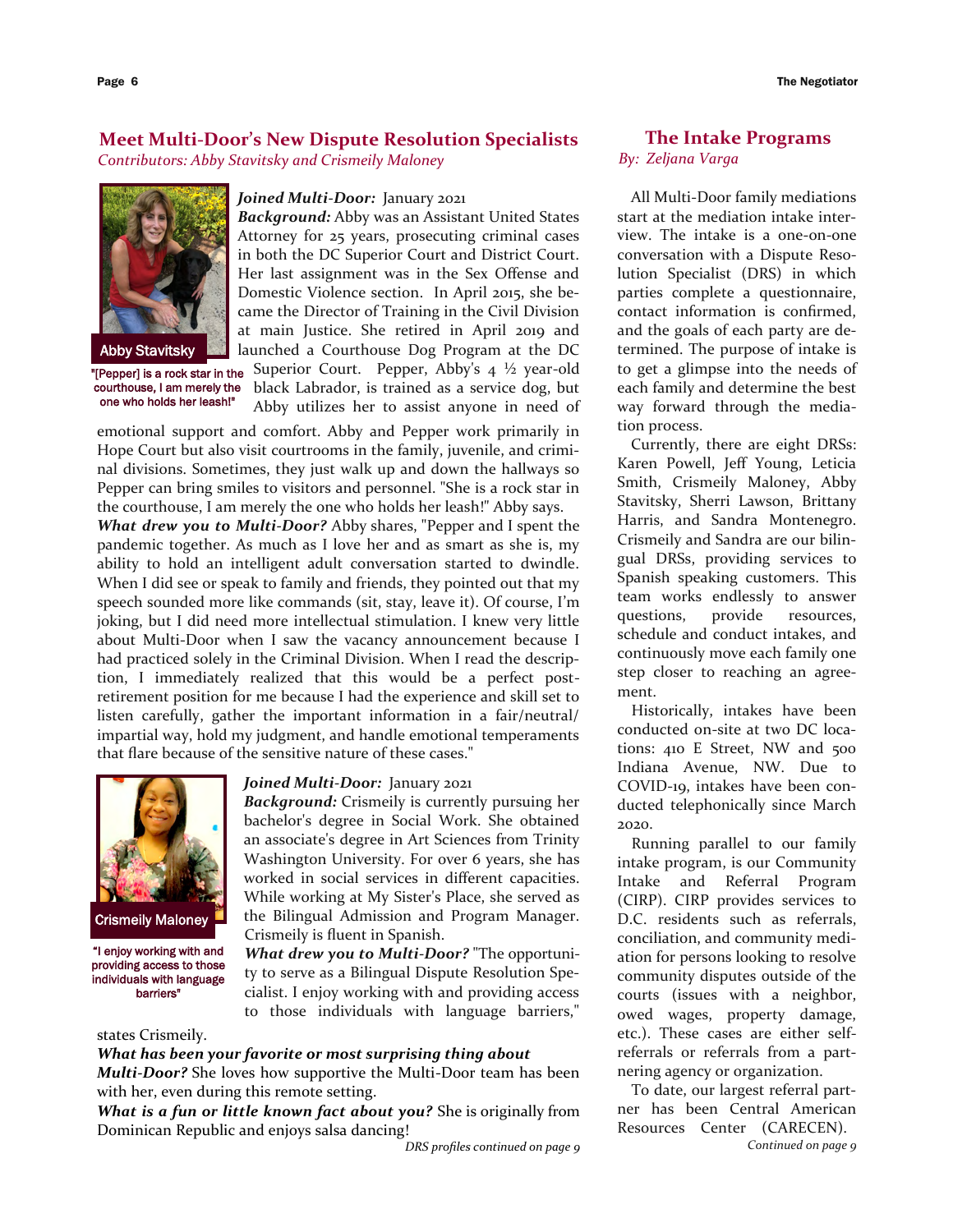## **Family Mediation Program Renews Terms for a Dozen Mediators**

*Contributors: Joan Burrell, Doris Chavez, Jennifer Payden, Suzanne Rose, Sherika Samuels, and Kim Turnbaugh*



Left to right: Lucinda Davis, Tanya Gouch, Neva Ikner, Adrienne Freeman, Renee Matalon, Vivian Leven, and Alba Quinones Not pictured: Linda Horowitz, Shannon Forchheimer, Matthew Frumin, Andrew Gange, and Diana Sisson

Last summer, Multi-Door's Family Mediation Program renewed 12 family mediators for a two-year term upon successful completion of their one-year initial term. This small group of mediators completed the family mediation training in late fall 2019. Amid the pandemic and having to transition to remote operations, these mediators stayed the course to complete their mentorship and initial term as well as learn the intricacies of remote mediation. To recognize the work and impact that the new family mediators have had on the program, the Family ADR Branch put together the following article yearbook superlatives style!

The staff members who worked on this article expressed that "choosing the categories and attributes for our mediators was not the hardest part, it was selecting only one person per category! They have all shown to be resilient, dependable, enthusiastic, and caring. We enjoyed sharing heart-warming and funny stories of why each mediator fits in each category."

### **Valedictorian/Salutatorian:**

In a very close vote we were able to highlight two mediators that embodied a piece of every category. They are reliable, resilient, and ready to help whenever needed. They have conducted over 100+ sessions between them during the pandemic alone! Shout out to **Tanya Gouch** and **Neva Ikner**!

**The Negotiator:** While she has many personality traits that make her great to work with, can we talk about how often she sees things all the way through? The numbers don't lie! **Vivian Leven** ranks among the highest when we tallied completed agreements. Way to go Vivian!

**The Scholar:** They say education is a key to success, right? **Renee Matalon** took that literally! She has taken the most continuing education classes and mediation trainings we have offered**—**and we can tell!

**The Closer:** This mediator leaves no crumbs or stones unturned at the end of a session! Her next sessions are always scheduled at the end of the current one. Case managers can sleep better at night knowing that's one less case to schedule. Thanks **Linda Horowitz**!

**The Organizer:** If she had a YouTube channel or Pinterest page on organization, we would definitely subscribe! **Adrienne Freeman**, what's your secret? Do you have any tips? Asking for ourselves, thanks.

**The Charter:** In our brainstorms we gave her many names**—**the Sketcher, the Charter, and the Architect. You would understand if you saw her charts! How does she get everything charted so well and so early? **Shannon Forchheimer**, we need your morning routine (or coffee brand?) ASAP!

**The Gymnast:** It's not hard to notice a great listener and kind spirit when we see one even if it's through a computer screen. Can you say adaptable? Not without mentioning **Alba Quinones**!

**Mr. Composure:** The other side of the pillow isn't nearly as cool as **Matthew Frumin**. Parties are always so \*comfy\* with this guy! Are we chuckling at an inside mediation joke? Yes, yes ,we are!

**Most Consistent:** Remember when we said education is a key to success? Well, so is consistency! With **Andy Gange**, there's no surprises. Transparency and steadiness wins the race!

**The Debriefer: Diana Sisson** makes sure to connect all the dots by the end of a session. At the end of a debrief, it feels like we were there! Clarity is another great key!

**First Responder/Updater: Lucinda Davis** is always ready to get started. From consistently updating her availability to reaching out if we need a flexible mediator in any given week, we know we can count on her in a pinch!"

*Thank you messages on page 8*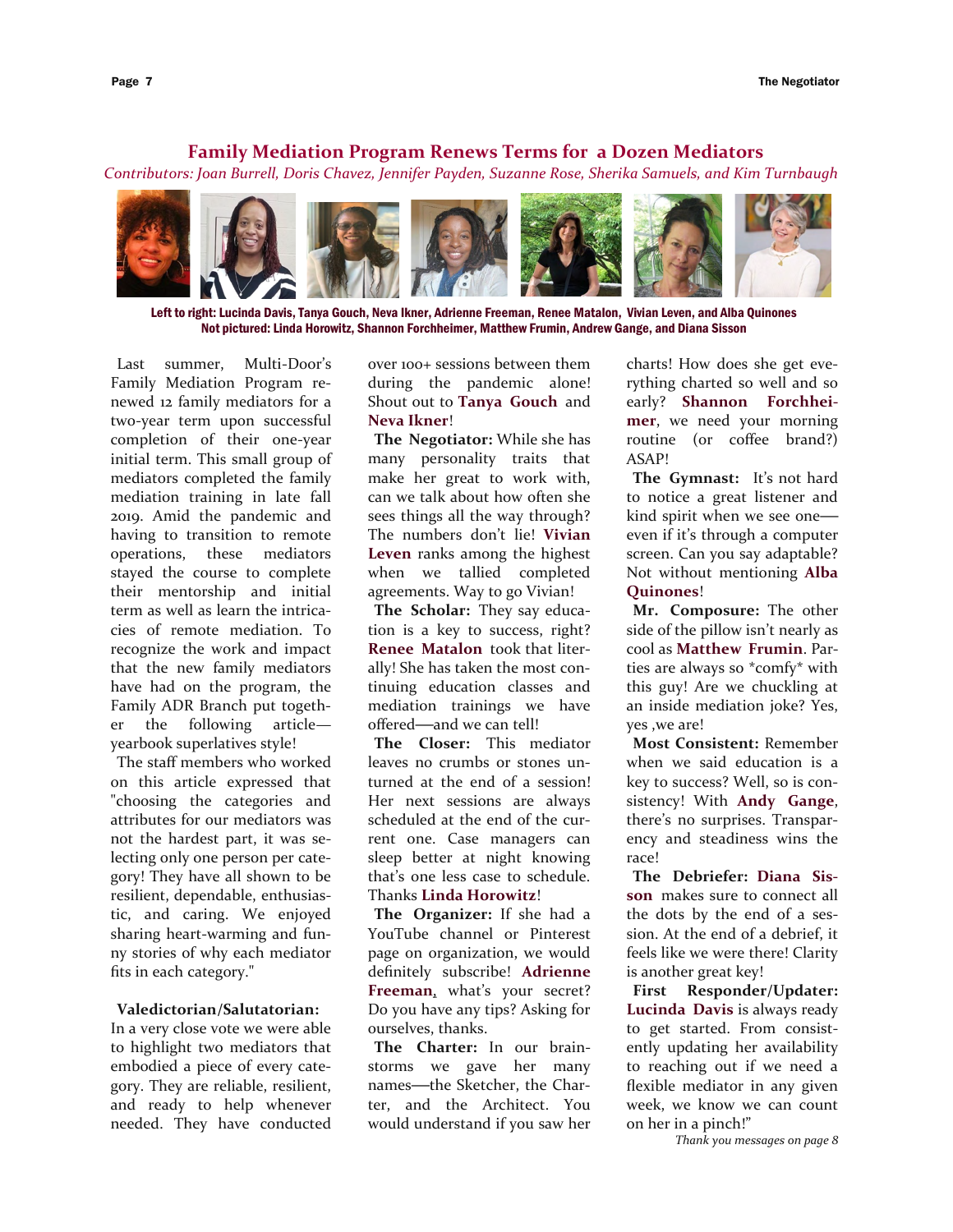### *Training Year in Review, continued from page 2*

to role-play scenarios involving the issues most commonly encountered in these cases. Following training, trainees were paired with an experienced property mediator to help them get ready to mediate independently. A special thanks to Family Mediator Jennifer Robinson for her expert contributions to the property training.

Multi-Door wrapped up the 2021 training year with another offering of the *Core Skills Challenge* series, which has quickly become a favorite among mediators. This series provides an opportunity for mediators to practice skills that are essential to providing high-quality mediation. The series includes sessions on *The Power of Reflections, Crafting Good Questions,* and *Brainstorming and Eliciting Solutions.*

Mediators unable to attend one of these live sessions can take advantage of the Online Training Library. If you are looking to view one of these sessions, please reach out to [MultiDoorTraining@dcsc.gov](mailto:MultiDoorTraining@dcsc.gov)

## *Congratulatory and thank you messages from staff, continued from page 7*

*"Congratulations to all of you for a successful year of helping families and growing as practitioners. You are an integral part of the Multi-Door team!" —Suzanne Rose, Program Officer*

*"...I enjoy working with you all so much. Your contribution to the families and community is commendable."—Joan Burrell, Case Manager*

*"...May you continue to strive as Mediator Extraordinaires."—Jennifer Payden, Case Manager*

*"Congratulations on your first year! You have rocked this virtual world!"—Kim Turnbaugh, Case Manager*

*"...Here's to more innovation, more families served and more milestones to cross."—Sherika Samuels, Acting Case Manager*

*"Thank you for your commitments and for being partners we can count on to serve our customers."— Edouard Haba, Family Staff Mediator*

# **Multi-Door Staff Complete Online Basic Mediation Training**

## *By: Leo Pomier*

Well-deserved congratulations to Lenata Britton, Pamela Marqru, Leo Pomier, Karen Roa, and Zeljana Varga for completing the Basic Mediation Training for Multi-Door staff. This virtual 40-hour training facilitated by Emmett Ward, ADR Training Manager—was held every other Friday and Monday between March and May 2021.

The training covered basic mediation skills and provided an overview of ethical standards. Staff participated in role-plays where they learned and practiced opening statements, information gathering, listing topics, generating options, and reaching agreement. To this point, Lenata stated, "in taking the Basic Mediator Training, it allowed me to experience the effort of mediators that I work with daily in the Civil Program. It also taught me how to use reflections in the information gathering session." Pamela added, "the tools I gained through the lessons, role-plays, feedbacks, and observations gave me valuable insight into the different stages of mediation and will be extremely useful in my professional growth at Multi-Door."

Participants were also provided the chance to hold caucus sessions and practice agreement writing, listening and reflecting, and ways to elicit information and ideas from the parties during mediation. Each participant observed a minimum of two virtual Small Claims mediations conducted by an experienced Multi-Door Small Claims mediator. After each observation, the participants had the opportunity to debrief with the mediator and discuss strategies used during the session. Zeljana expressed, "having the opportunity to practice skills, and get feedback from peers is extremely beneficial, especially in this remote setting."

On the last day, each participant was awarded an electronic certificate to showcase their completion of the training. Lenata, Pamela, Leo, Karen, and Zeljana have freshened up and learned new skills. Each of them has the skills and tools to conduct mediations virtually and/or in-person.

Congratulations and a round of applause to these staff members who continue to grow and develop within the division.